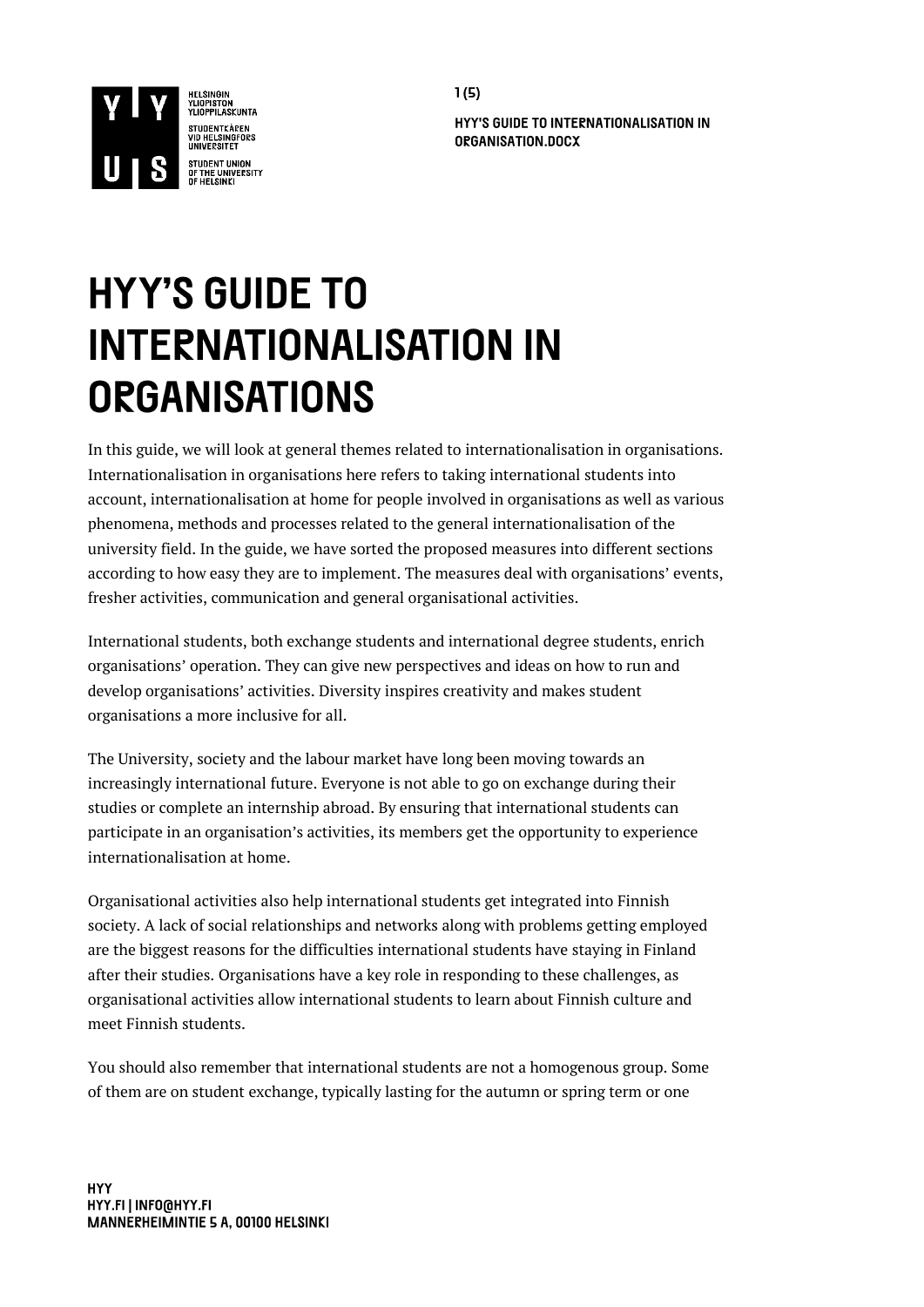# YIY<br>U|S

 $2(5)$ HYY'S GUIDE TO INTERNATIONALISATION IN ORGANISATION.DOCX

academic year. International degree students, on the other hand, have arrived in Finland to complete an entire degree, usually at the master's level. A significant portion of the students coming to Finland to complete a degree are also planning on staying in Finland after their studies.

Reaching international students and changing your organisation's operating methods might seem like a daunting task, but it is possible to internationalise an organisation's activities gradually. The following guide shows different ways of adopting an international perspective in the organisation's events and operating methods. The guide is divided into three sections: the first one (A) features measures that are easy to implement, while the second one (B) contains changes that require a bit more effort. The third and final section (C) consists of internationalisation methods that affect the organisation's activities in a more holistic and comprehensive manner.

#### A

- Appoint a person in charge of international affairs whose duty it is to ensure that international perspectives are considered in the organisation's activities. This person does not need to do everything themselves – the point is for them to ensure that internationality is taken into account in the organisation. If needed, you can also establish an international committee to support the person in charge of international affairs. This committee could, for instance, consist of international students operating in your organisation.
- Attend the opening events of the autumn and spring semesters that are aimed at international students. You can reach potential members at these events while also making your organisation known among international students. At the Opening Carnival and other large student events, you should also be prepared for international students being interested in your activities.
- Translate the main points of your communication into English, too. If the matter only concerns Finnish-speaking students, it is still polite to acknowledge international students with a text such as 'This article/event about x is only in Finnish/Swedish'. However, if your resources allow it, the best option is to let international students decide what they are interested in themselves.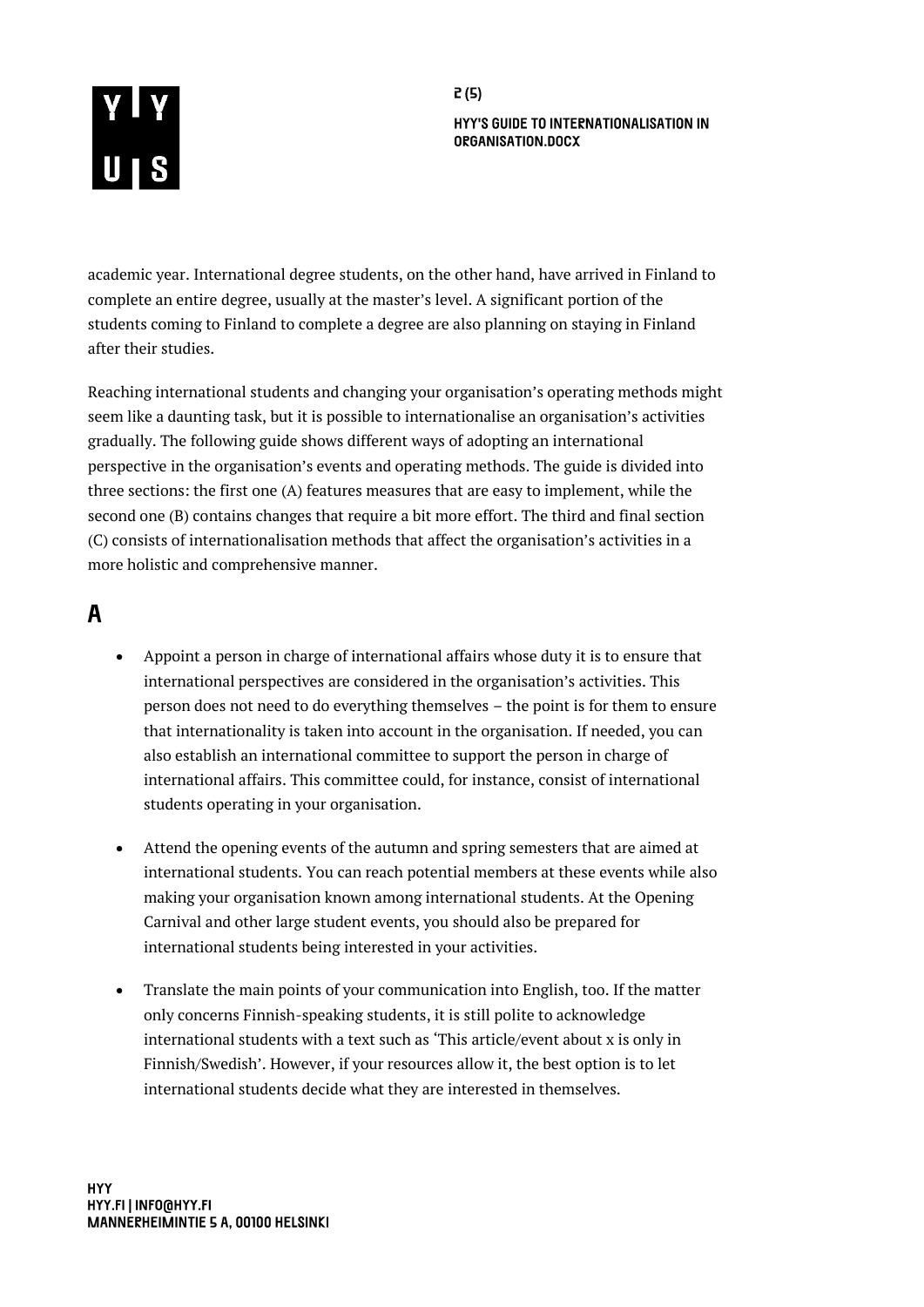

- Follow the international activities of other organisations and take note of the best practices. What looks good? What seems interesting or easy to implement?
- Add English sitsit songs into your song printouts and songbooks. Well-known English sitsit songs already exist, but there is nothing to stop you from making your own translations as well.

### B

- Organise low-threshold events in English. For example, you could hold an opening event for the academic year for international students, providing them with an opportunity to learn about the organisation's activities and meet its members. Take into account, however, that the challenge of events aimed only at international students is often that Finnish students do not attend them. This means that international and Finnish students would not meet one another. In other words, you should try to ensure that Finnish students participate in international events, too. Events where the focus is on common activities, for instance games or sports, can make participation easier for both international and Finnish students.
- Contact the tutors of international students and ask for the opportunity to introduce your organisation. If you do this, your organisation should already have an event planned that you can invite international students to.
- Recruit students who have returned from exchange as international tutors or for other international activities.
- Cooperate with international organisations. There are several international student organisations operating under HYY. Contact them and organise a joint event, for instance, or ask for their help with marketing your organisation's events to international students.
- Expand your English communication. Translate event invites, news and statements into English. If you have an organisation paper, write articles for it in foreign languages, too. The articles could deal with an exchange student's experiences or cover the area of responsibility of one of the members of your board.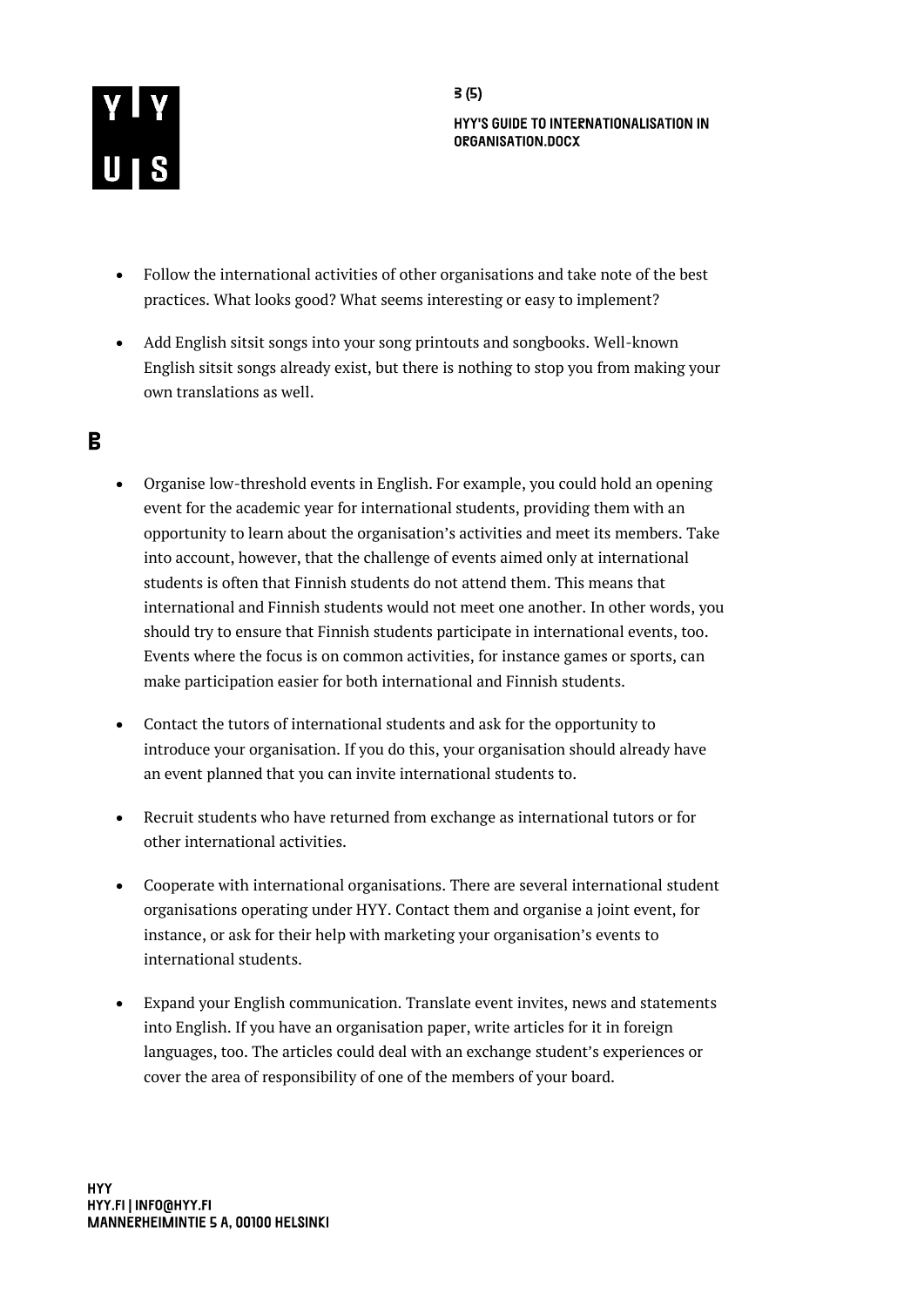

- Remember to take cultural differences into account in your communication and activities. For example, international students are not necessarily familiar with academic dinner parties and the related traditions. If needed, you could assign a 'cultural interpreter' for certain events to tell international participants about the background of songs and traditions, for instance. English should also be included in event communication and in speeches and instructions during the event, for instance. You should also be careful with humour to avoid offending anyone.
- Look after the international students who attend your events. You do not need to hold the entire event in English, but you should ensure that international students have people to chat with and someone acting as an interpreter for them.
- Try to create interactions which go beyond "where are you from?" and note that international students might be from several different places or have complicated relationships with their nation of origin. Be aware of stereotypes and approach cultural differences sensitively.
- Encourage people to use different languages side by side so that all participants can use the language they are the most comfortable with. Remember that all international students do not want to only speak English – they may also want to learn and develop their Finnish skills. It is always polite to ask which language a person wishes to use in conversation.
- Take international perspectives and the needs of international students into account in your advocacy work. For instance, you should account for the fact that some students arrive at the University only for master's studies and have fewer opportunities to become student representatives.

## $\mathbf{C}$

• Ensure that people who do not speak Finnish can take part in running the organisation's operations, attend its meetings and serve on its Board or as an official by, for instance, changing your meeting language or translating your agendas and minutes.